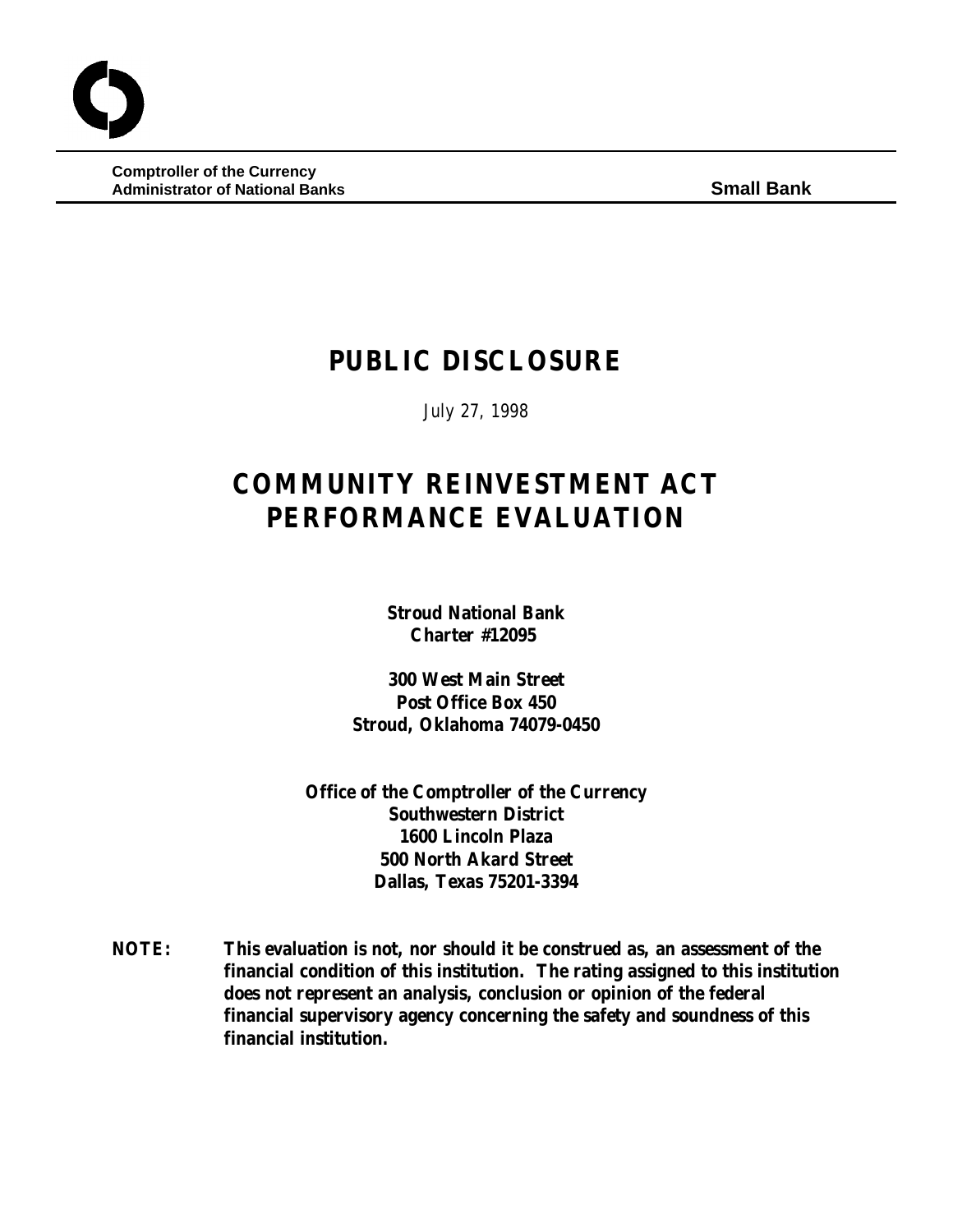#### **GENERAL INFORMATION**

*The Community Reinvestment Act (CRA) requires each federal financial supervisory agency to use its authority when examining financial institutions subject to its supervision, to assess the institution's record of meeting the credit needs of its entire community, including low- and moderate-income neighborhoods, consistent with safe and sound operation of the institution. Upon conclusion of such examination, the agency must prepare a written evaluation of the institution's record of meeting the credit needs of its community.* 

*This document is an evaluation of the Community Reinvestment Act (CRA) performance of Stroud National Bank, Stroud, Oklahoma, prepared by Office of the Comptroller of the Currency, the institution's supervisory agency, as of July 27, 1998. The agency rates the CRA performance of an institution consistent with the provisions set forth in Appendix A to 12 CFR Part 25.*

**INSTITUTION'S CRA RATING:** This institution is rated Satisfactory. Consistent with resources and capabilities, the bank is meeting the credit needs of the assessment area, including those of low- and moderate-income individuals, in a reasonable manner.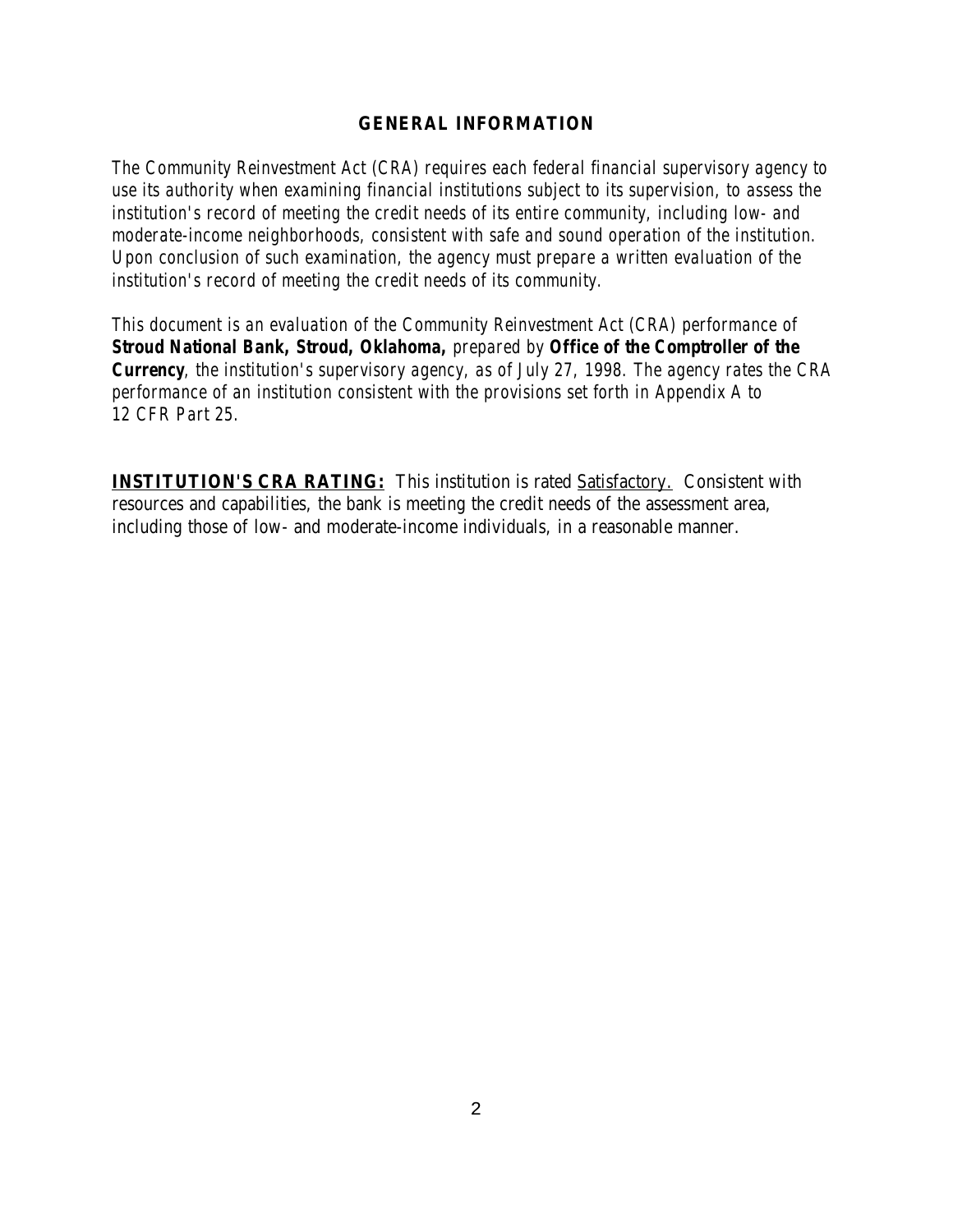*The following table indicates the performance level of Stroud National Bank with respect to each of the five performance criteria.*

| <b>SMALL</b><br><b>INSTITUTION</b><br><b>ASSESSMENT</b><br><b>CRITERIA</b>                                  | <b>STROUD NATIONAL BANK</b><br><b>Stroud, Oklahoma</b><br><b>PERFORMANCE LEVELS</b>    |                                                                                      |                                                                                          |  |
|-------------------------------------------------------------------------------------------------------------|----------------------------------------------------------------------------------------|--------------------------------------------------------------------------------------|------------------------------------------------------------------------------------------|--|
|                                                                                                             | <b>Exceeds</b><br><b>Standards</b><br>for<br><b>Satisfactory</b><br><b>Performance</b> | <b>Meets</b><br><b>Standards</b><br>for<br><b>Satisfactory</b><br><b>Performance</b> | Does not<br>meet<br><b>Standards</b><br>for<br><b>Satisfactory</b><br><b>Performance</b> |  |
| Loan to Deposit<br>Ratio                                                                                    |                                                                                        | X                                                                                    |                                                                                          |  |
| Lending in<br><b>Assessment Area</b>                                                                        | X                                                                                      |                                                                                      |                                                                                          |  |
| Lending to<br><b>Borrowers</b> of<br><b>Different</b><br>Incomes and to<br>businesses of<br>Different sizes |                                                                                        | X                                                                                    |                                                                                          |  |
| Geographic<br>Distribution of<br>Loans                                                                      |                                                                                        | X                                                                                    |                                                                                          |  |
| Response to<br>Complaints                                                                                   | No complaints have been received since the prior<br>examination                        |                                                                                      |                                                                                          |  |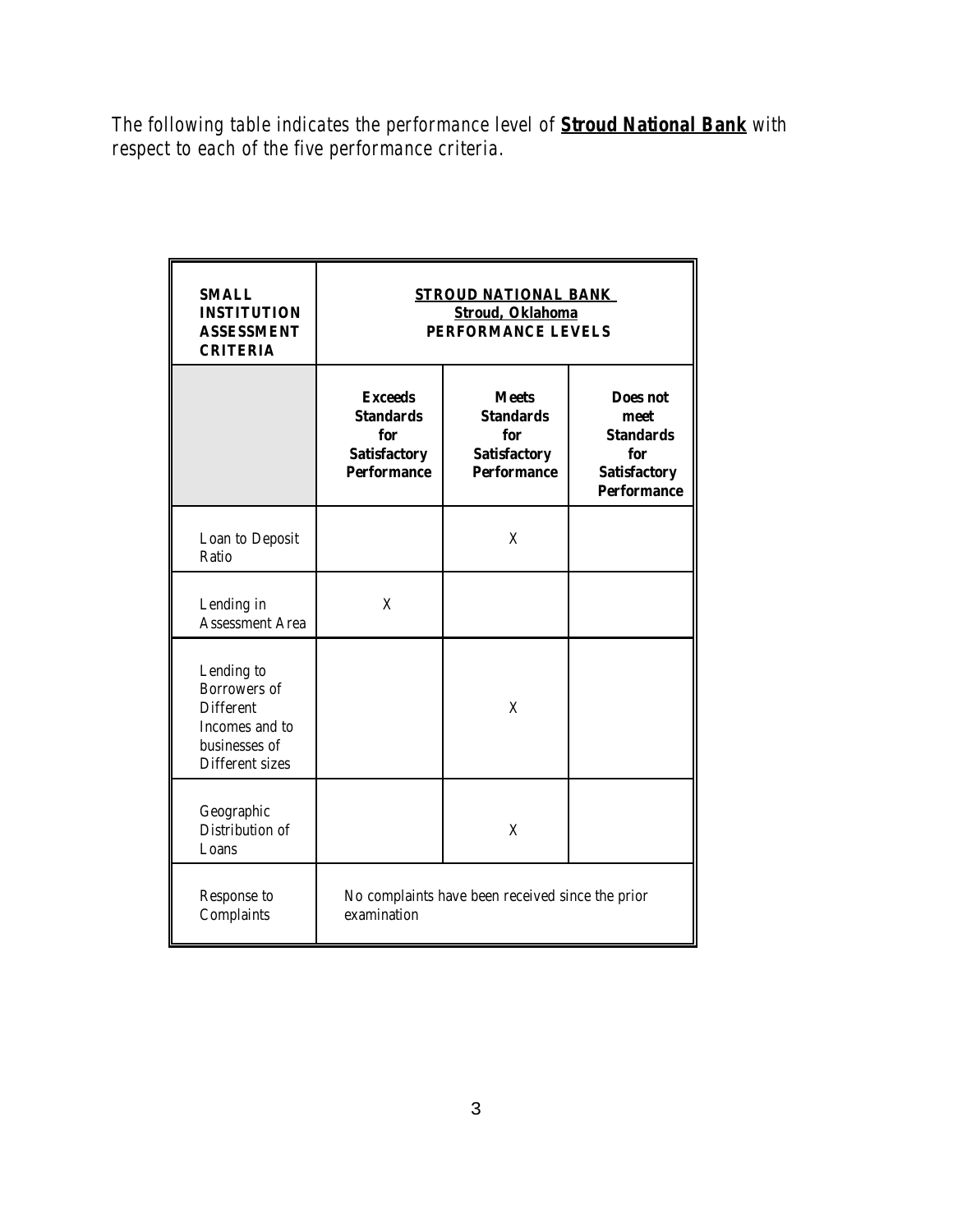#### **DESCRIPTION OF INSTITUTION**

Stroud National Bank (SNB) is headquartered in Stroud, Oklahoma. SNB is a subsidiary of Stroud Bancorp, Inc., a \$40,000,000 one bank holding company. The main bank and drive-in facility are located at 300 West Main in Stroud, Oklahoma. A full service branch with drivein facilities is located at 215 Second Street in Wellston, Oklahoma. Automated Teller Machine (ATM) services are available in Stroud at Jack Griffith's Gas-up, 115 West Main, and in Wellston at Bev's Convenience Store, at the intersection of U.S. 66 and U.S. 66-A. SNB's primary focus is to serve commercial, agricultural, and consumer customers in the above communities and the surrounding areas in Lincoln County. SNB meets these needs by providing various loan and deposit products as well as other financial services.

As of June 30, 1998, SNB's total assets equaled \$39,853,000, of which \$19,464,000, or 48.84 percent, were composed of various types of loans and leases to individuals and businesses. The \$19,464,000 in loans and leases outstanding consisted of \$9,303,000 in real estate loans, (48.80 percent), \$4,808,000 in commercial loans and leases, (24.70 percent), \$2,891,000 in consumer loans and leases, (14.85 percent), and \$2,462,000 in agricultural loans, (12.65 percent).

There are no known factors which have or may potentially impede SNB's ability to meet the credit needs of the assessment area. The branch in Wellston was acquired in 1991.

#### **DESCRIPTION OF THE ASSESSMENT AREA:**

The assessment area adopted by SNB's board of directors meets the requirements of the regulation and does not arbitrarily exclude any low or moderate income geographies. The assessment area is described in more detail below.

#### **Stroud National Bank Assessment Area**

The assessment area consists of Lincoln County in central Oklahoma. Lincoln County contains seven Block Number Areas (BNA's). SNB's main bank is located in BNA #9811 and the Wellston branch is located in BNA #9813.

The adopted assessment area is justified by the following internally generated statistics. For loans originated year-to-date through August 10, 1998, eighty-five percent were made within the assessment area. This represented eighty-four percent of the dollars loaned in that time period.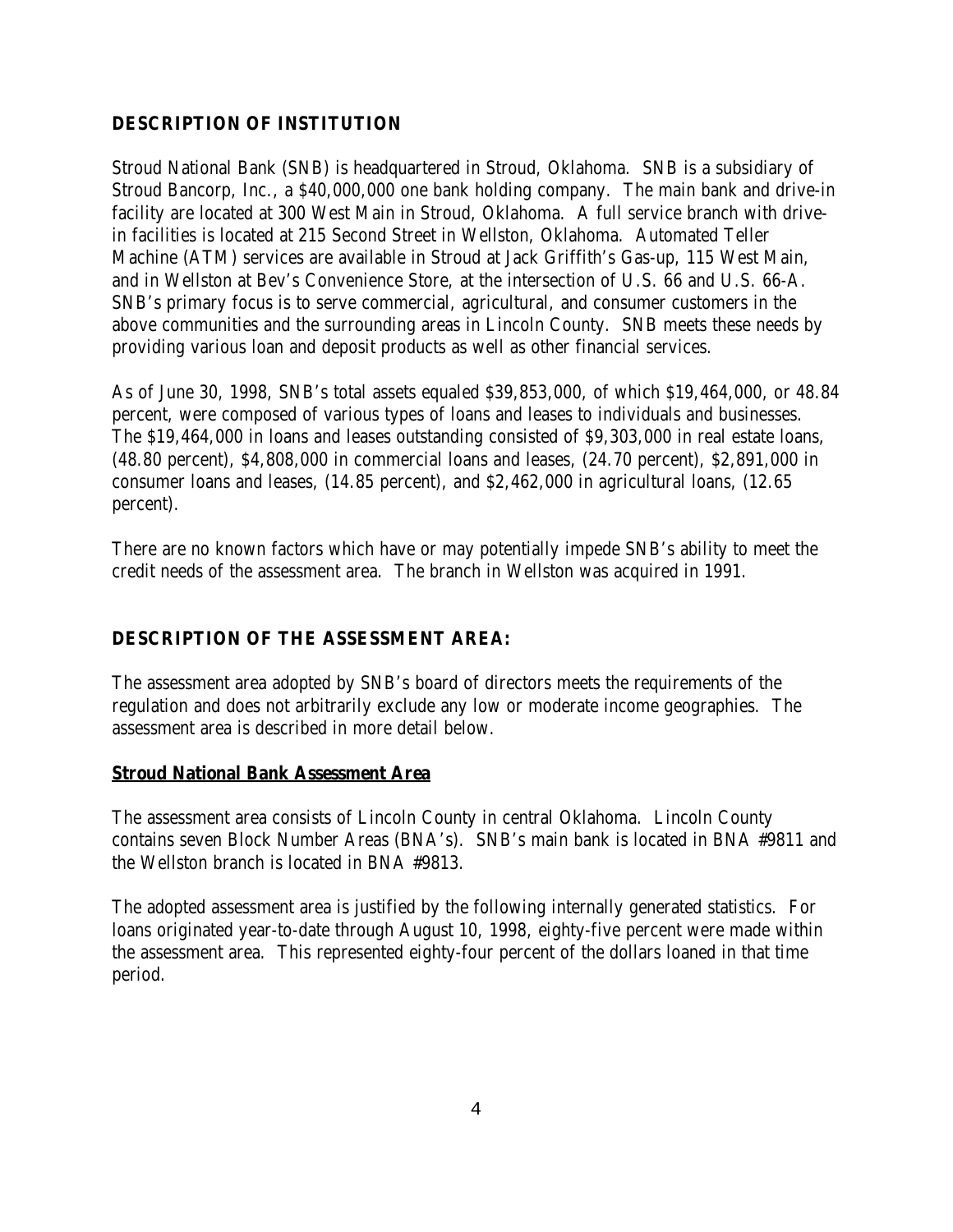Based on 1990 census data, the United States Census Bureau identifies five of the BNA's as middle income. These are #9811, #9812, #9813, #9815, and #9816. The remaining two BNA's were identified as upper income. These are #9814 and #9817. No low or moderate income BNA's have been identified within the assessment area.

United States Census Bureau information as of 1990 reflected a total population of 29,216 in Lincoln County. The area contained 12,302 housing units with 8,728 or 70 percent owner occupied. Additionally, there were 8,361 families and 10,809 households in the area. Seventy-one percent of the households derive their income from wages or salaries. The largest employment sectors were retail services, manufacturing, health services and educational services. Per the 1990 census, the households and families are divided among the income categories as follows:

| <b>Description</b> | Low<br>Income<br>50% of<br>$\epsilon$<br><b>Median</b> ) | <b>Moderate</b><br><b>Income</b><br>$(50-80%$ of<br><b>Median</b> ) | <b>Middle</b><br>Income<br>$(80-120\%$<br>of Median) | <b>Upper</b><br><b>Income</b><br>$(>120\%$ of $ $<br><b>Median</b> ) |
|--------------------|----------------------------------------------------------|---------------------------------------------------------------------|------------------------------------------------------|----------------------------------------------------------------------|
| % of Households    | 23.90%                                                   | 14.35%                                                              | 15.47%                                               | 46.28%                                                               |
| ■% of Families     | 20.40%                                                   | 15.62%                                                              | 19.02%                                               | 44.96%                                                               |

\* 1990 census median family income for the assessment area was \$26,688. Median household income for the assessment area was \$21,834. Census median income for non-MSA locations in the State of Oklahoma was \$24,139. The most recent updated Weighted Average of MSA/Non-MSA's Median Family Income is \$31,100.

The assessment area is served by four other chartered banks with headquarters in Lincoln County. The area is also served by the branches of these banks, two Oklahoma City banks, two savings banks, and a credit union.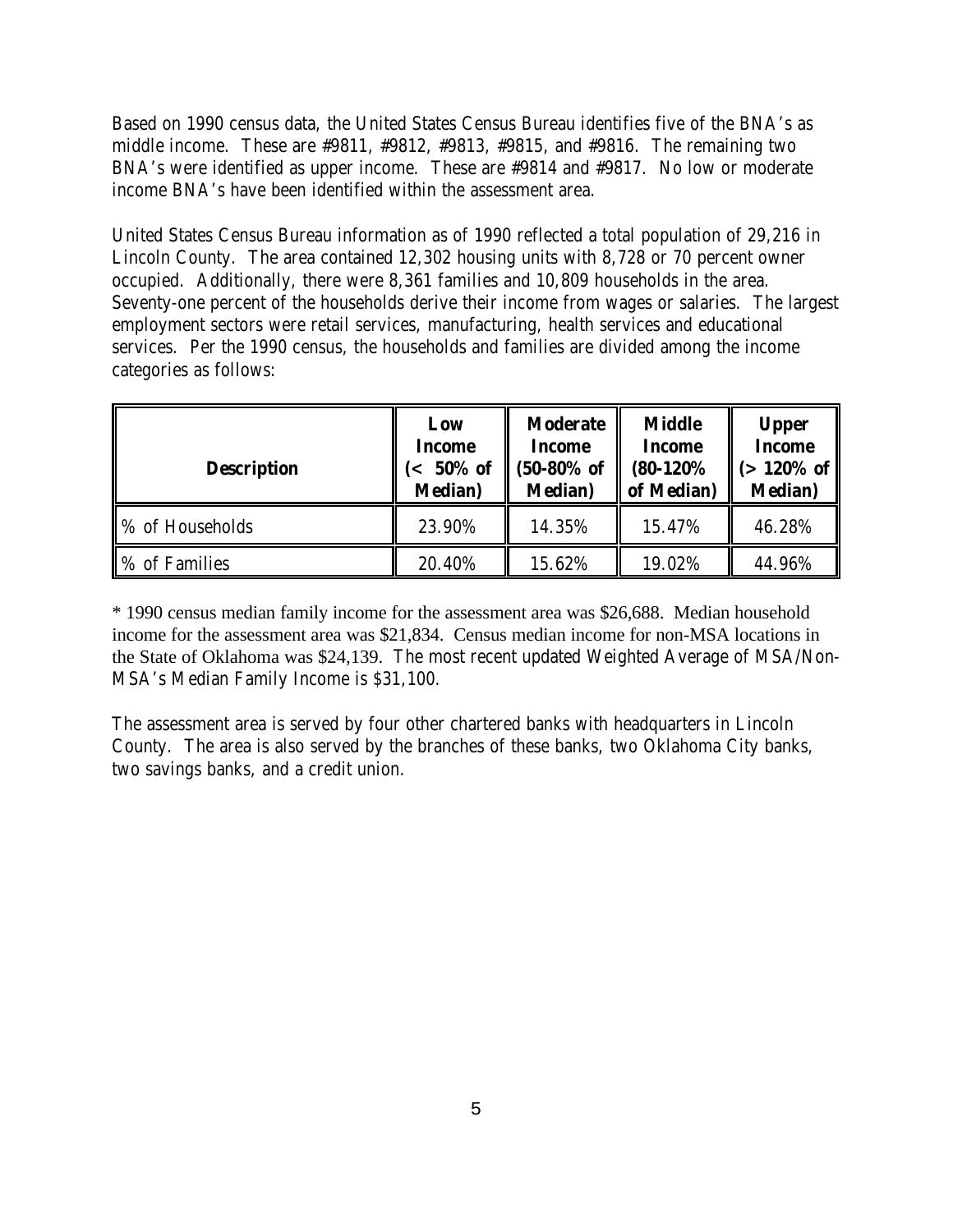### **CONCLUSIONS WITH RESPECT TO PERFORMANCE CRITERIA**:

#### **Loan to Deposit Ratio**

The loan to deposit ratio is reasonable given the institution's size, financial condition, and the credit needs of the assessment area. The average quarterly loan to deposit ratio from June 30, 1995 through June 30, 1998, was 52.49 percent. The ratio as of June 30, 1998, was 57.17 percent. The low ratio for the period was 46.70 percent at June 30, 1995. The high ratio for the period was 57.17 percent at June 30, 1998.

SNB's ratio compares reasonably well to the average loan to deposit ratio for twenty-eight banks operating in Lincoln County, the contiguous counties to the north, south, and east, as well as selected banks in eastern Oklahoma County and Edmond, Oklahoma. The average ratio for this group of banks was 62.81 percent at June 30, 1998. This was up from 54.87 percent at June 30, 1995. The low ratio in this group was 21.94 percent and the high ratio was 99.48 percent at June 30, 1998.

SNB's ratio also compares reasonably well to the average loan to deposit ratio for the four other banks headquartered in the assessment area. The average for this group of banks was 55.65 percent at June 30, 1998. This was up from 51.52 percent at June 30, 1995. The low ratio in this group was 34.42 percent and the high ratio was 77.61 percent at June 30, 1998.

#### **Lending in Assessment Area**

A substantial majority of credit extended is within the assessment area. Analysis of a sample of consumer loans, residential loans, business loans, and agricultural loans extended year-todate in 1998 noted the following results:

| <b>Loan Sample</b>                                             | % of Loans<br><b>Inside Area</b> | % of Loans<br><b>Outside</b><br><b>Area</b> | % of Loan<br><b>Dollars</b><br><b>Inside Area</b> | % of Loan<br><b>Dollars</b><br><b>Outside Area</b> |
|----------------------------------------------------------------|----------------------------------|---------------------------------------------|---------------------------------------------------|----------------------------------------------------|
| Consumer/Residential<br>$(50 \text{ loans}$ for \$912,277)     | 84.00%                           | 16.00%                                      | 94.75%                                            | 5.25%                                              |
| Business/Agricultural<br>$(20 \text{ loans for } $300,457)$    | 90.00%                           | 10.00%                                      | 97.90%                                            | 2.10%                                              |
| <b>Combined Totals</b><br>$(70 \text{ loans for } $1,212,934)$ | 85.71%                           | 14.29%                                      | 95.54%                                            | 4.46%                                              |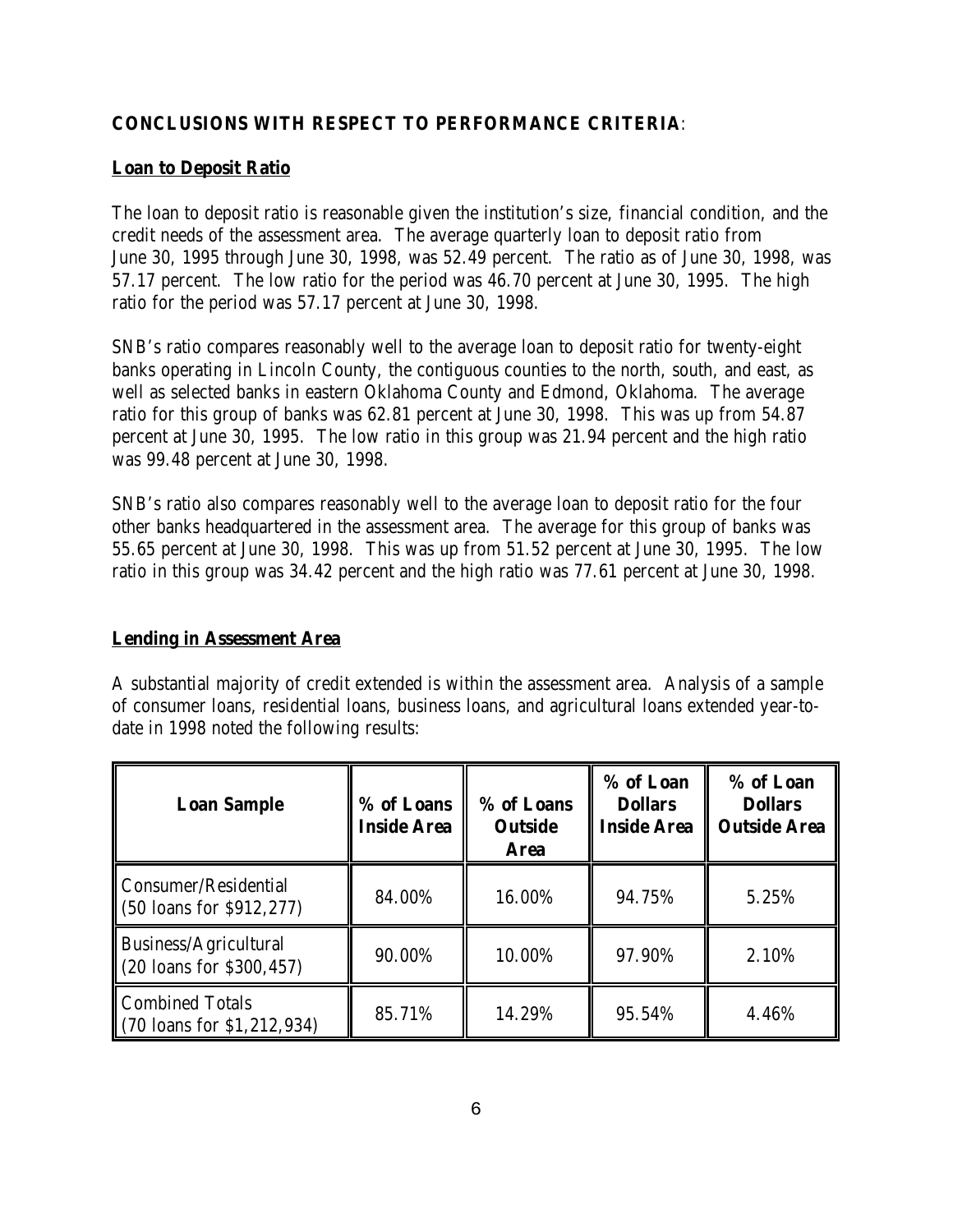The sample data corroborates the internal information used to justify the assessment area.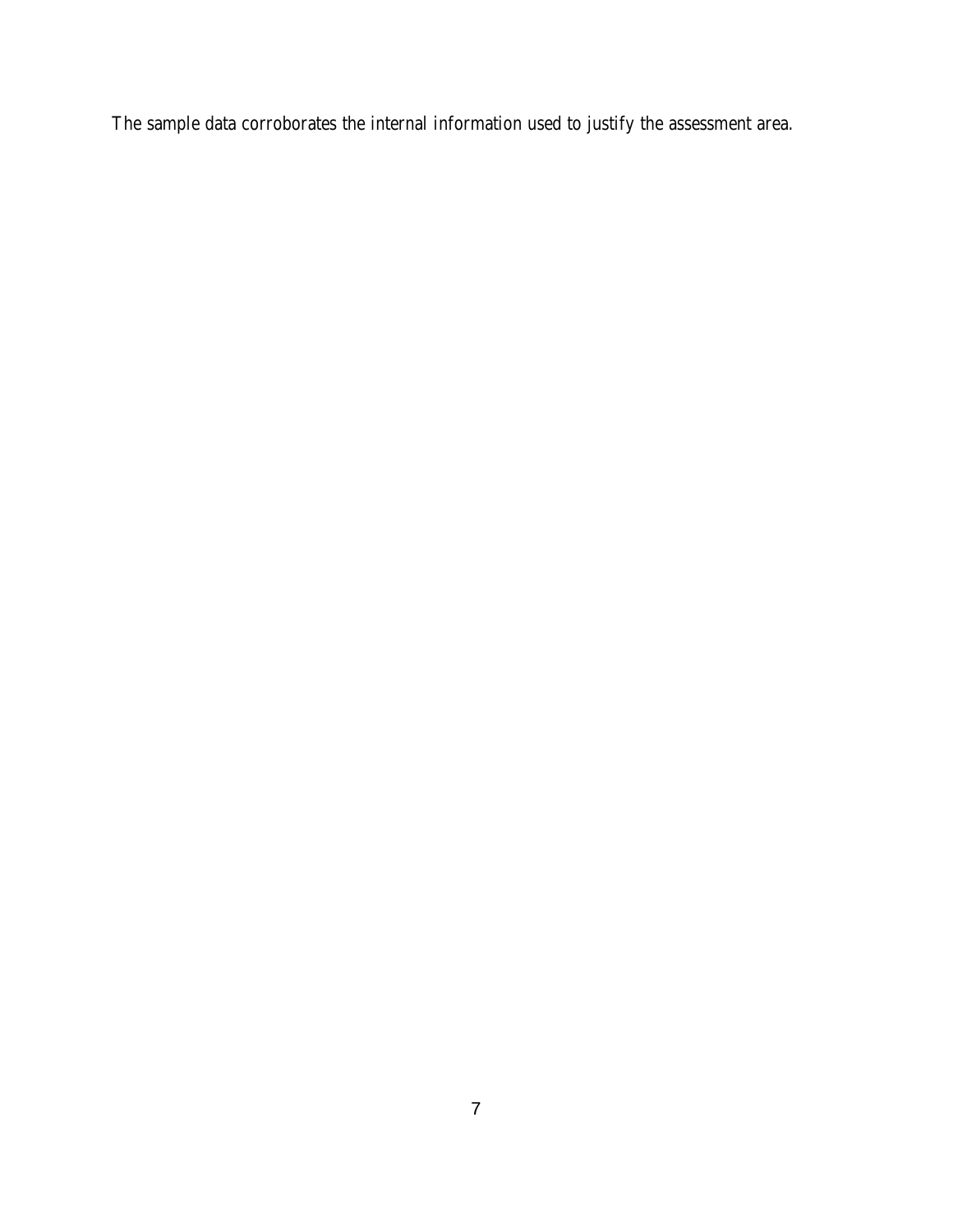#### **Lending to Borrowers of Different Incomes**

The distribution of borrowers reflects reasonable penetration among individuals as well as businesses and farms of different income levels within the assessment area. The following table uses income data collected from the sample of consumer and residential loans selected for review. (Note, all forty-two of the loans reviewed contained information about income levels). The number of loans to each income group compares reasonably well to the distribution of households and families by income level illustrated on page five (5) of this evaluation.

| <b>Description</b>           | % to Low<br><b>Income</b><br><b>Borrowers</b> | $%$ to<br><b>Moderate</b><br><b>Income</b><br><b>Borrowers</b> | $%$ to<br><b>Middle</b><br><b>Income</b><br><b>Borrowers</b> | $%$ to<br><b>Upper</b><br><b>Income</b><br><b>Borrowers</b> |
|------------------------------|-----------------------------------------------|----------------------------------------------------------------|--------------------------------------------------------------|-------------------------------------------------------------|
| Number of Loans (42)         | 14.29%                                        | 21.43%                                                         | 23.80%                                                       | 40.48%                                                      |
| Dollars of Loans (\$864,420) | 2.60%                                         | 5.45%                                                          | 22.84%                                                       | 69.11%                                                      |

The following table uses revenue data collected from the sample of business and agricultural loans selected for review. The number and dollar volume of loans to the three groups compares well to the distribution of companies and farms by revenue obtained from 1990 census data.

| <b>Description</b>              | % with<br>less than<br>\$500,000<br>in revenues | % with<br>\$500,000 to<br>\$1,000,000<br>in revenues | % with<br>greater than<br>\$1,000,000<br>in revenues |
|---------------------------------|-------------------------------------------------|------------------------------------------------------|------------------------------------------------------|
| Number of Loans (18)            | 88.89%                                          | 11.11%                                               | $0.00\%$                                             |
| Dollars of Loans (\$294,162)    | 93.44%                                          | 6.56%                                                | $0.00\%$                                             |
| Number of Companies/Farms (595) | 84.03%                                          | 6.55%                                                | 9.42%                                                |

Note, SNB's commitment to small business lending is also demonstrated by participation in the Oklahoma Business Linked Deposit Program and the Oklahoma Capital Access Program. At the time of the examination, there were five loans in the Linked Deposit Program totaling \$226,000 and nine loans in the Capital Access Program totaling \$278,000.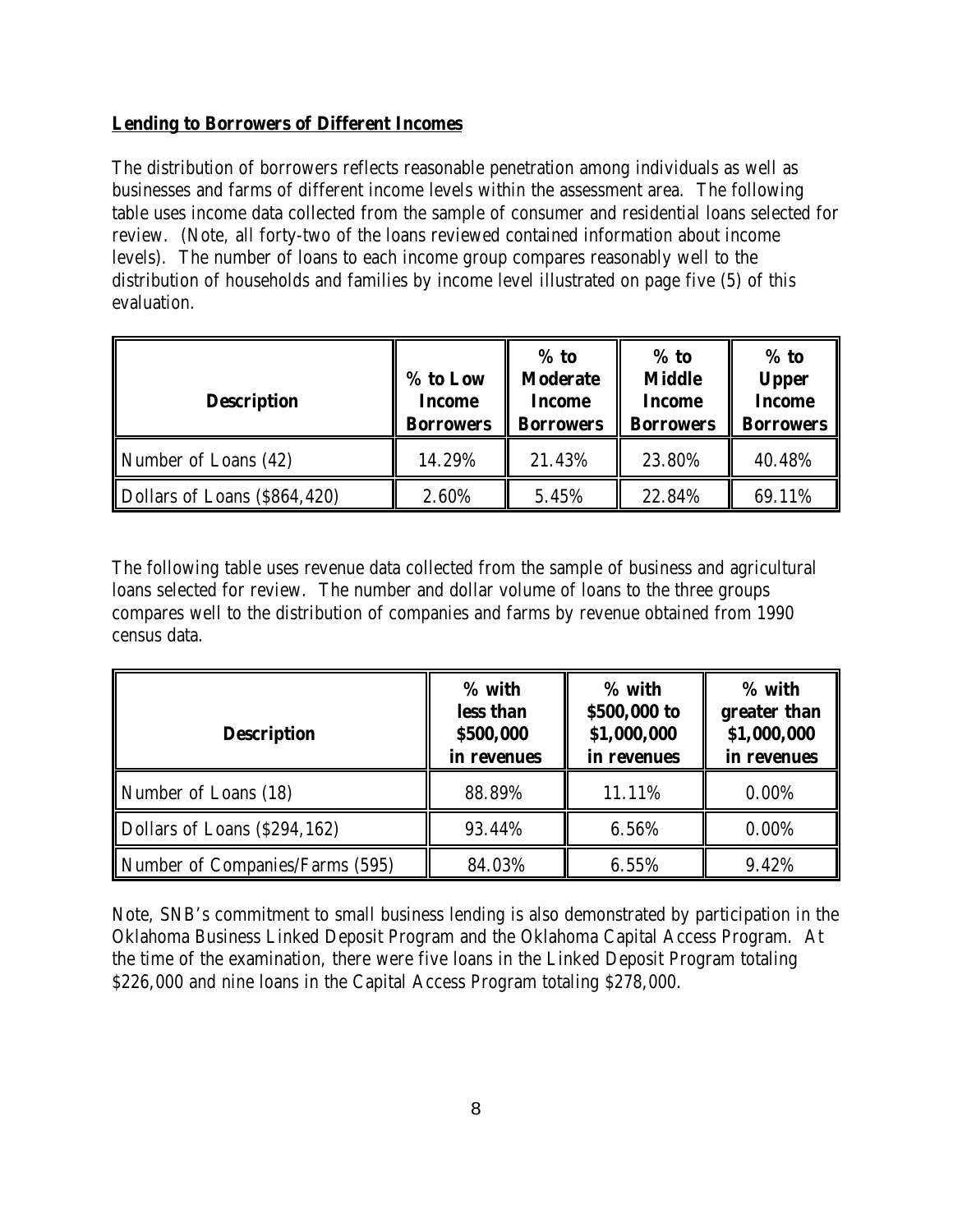#### **Geographic Distribution of Loans**

The geographic distribution of sampled loans reflects a reasonable dispersion throughout the assessment area. The addresses of the sampled consumer, residential, business, and agricultural loans within the assessment area were converted to BNA's using a map for Lincoln County. This information was then compared to the distribution of population, families, and households from the 1990 census data. The results are reflected on the following table:

| Distribution of Loans Sampled Compared to Population, Families, and Households |                                |                                            |                                   |                                       |                                   |
|--------------------------------------------------------------------------------|--------------------------------|--------------------------------------------|-----------------------------------|---------------------------------------|-----------------------------------|
| <b>BNA#</b>                                                                    | % of loans<br>reviewed<br>(60) | % of dollars<br>reviewed<br>(S1, 158, 586) | $%$ of<br>population<br>(29, 216) | $%$ of<br><b>families</b><br>(8, 361) | $%$ of<br>households<br>(10, 809) |
| 9811                                                                           | 51.67%                         | 53.19%                                     | 15.68%                            | 16.15%                                | 16.59%                            |
| 9812                                                                           | 5.00%                          | 1.21%                                      | 11.65%                            | 11.45%                                | 11.47%                            |
| 9813                                                                           | 36.66%                         | 30.08%                                     | 11.76%                            | 11.76%                                | 11.04%                            |
| 9814                                                                           | 1.67%                          | 1.64%                                      | 21.15%                            | 21.26%                                | 20.20%                            |
| 9815                                                                           | 0.00%                          | 0.00%                                      | 0.00%                             | $0.00\%$                              | 0.00%                             |
| 9816                                                                           | 3.33%                          | 13.44%                                     | 9.70%                             | 9.64%                                 | 9.00%                             |
| 9817                                                                           | 1.67%                          | 0.44%                                      | 14.64%                            | 14.14%                                | 15.40%                            |
| <b>Totals</b>                                                                  | 100.00%                        | 100.00%                                    | 100.00%                           | 100.00%                               | 100.00%                           |

Note, SNB's geographic penetration is heaviest in the two middle income BNA's where SNB's physical locations are located. Each BNA in the assessment area is serviced by either a stand alone financial institution or the branch of a financial institution. Therefore, it is reasonable that SNB's penetration is higher in the two BNA's with physical locations and lower in the surrounding BNA's.

## **Responses to Complaints**

No complaints concerning the Community Reinvestment Act have been received since the last examination of Stroud National Bank, Stroud, Oklahoma, in March of 1995.